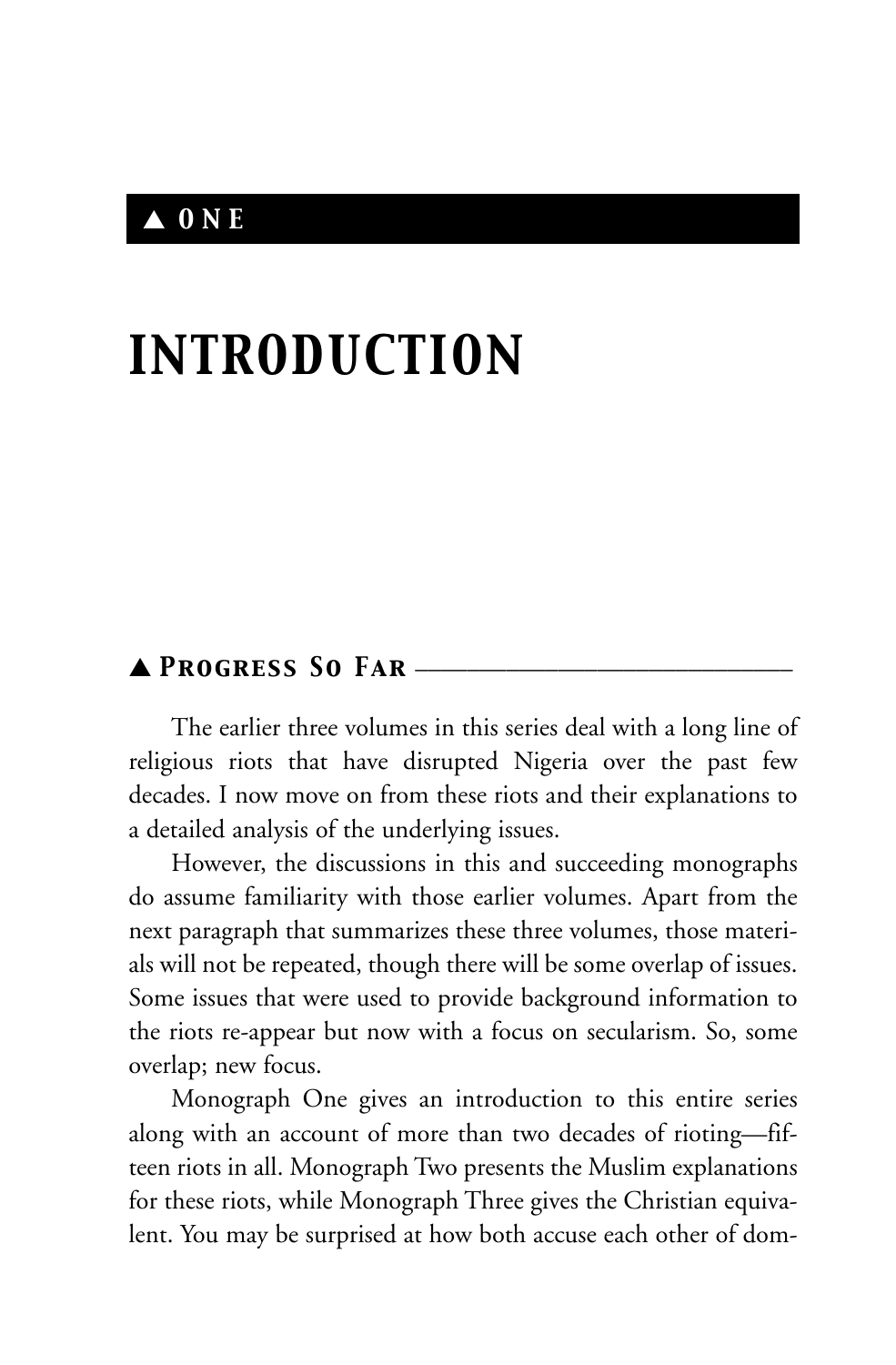ination and how both accuse Nigerian governments of partiality towards the other.

#### ▲ *Mirror of Embarrassment* \_\_\_\_\_\_\_\_\_\_\_\_\_\_\_\_\_

When Nigerians see themselves in the mirror of these books, they will undoubtedly become ashamed of the floodgates of blood and destruction they have unleashed against each other. This is by no means the only study of the Nigerian situation, but I am not aware of another that goes into the gory details of the riots as I do. It is my prayer that the global airing of this exceedingly filthy laundry will serve as a catalyst for the country, Christians and Muslims alike, to urgently work towards a viable solution that will enable them to live together in peace and harmony. These are the seemingly elusive but expressed goals of both religions that *must* be realized for the sake of the people and of both religions if they are to survive in one nation.

## ▲ *Focus on Secularism*\_\_\_\_\_\_\_\_\_\_\_\_\_\_\_\_\_\_\_\_\_\_\_\_\_

The focus of this book is on the Muslim view of secularism. Unless indicated otherwise, when Muslims or Islam are discussed here, it is the *Nigerian* versions that claim our attention. Monograph Five will present Christian views of secularism, namely, that of Nigerian Christians and a Kuyperian Neo-Calvinist version.1 Monograph Six will treat the Muslim views on *sharia*, Muslim law, while Monograph Seven will treat the Christian perspective on that subject.

It will become abundantly clear that these two closely related issues, secularism and sharia, form the main battle front between the two religions in Nigeria.2 It is here that they are currently diametrically and vehemently opposed to each other in Nigeria. It is at these fronts that problem and solution cross over, with the Muslim solu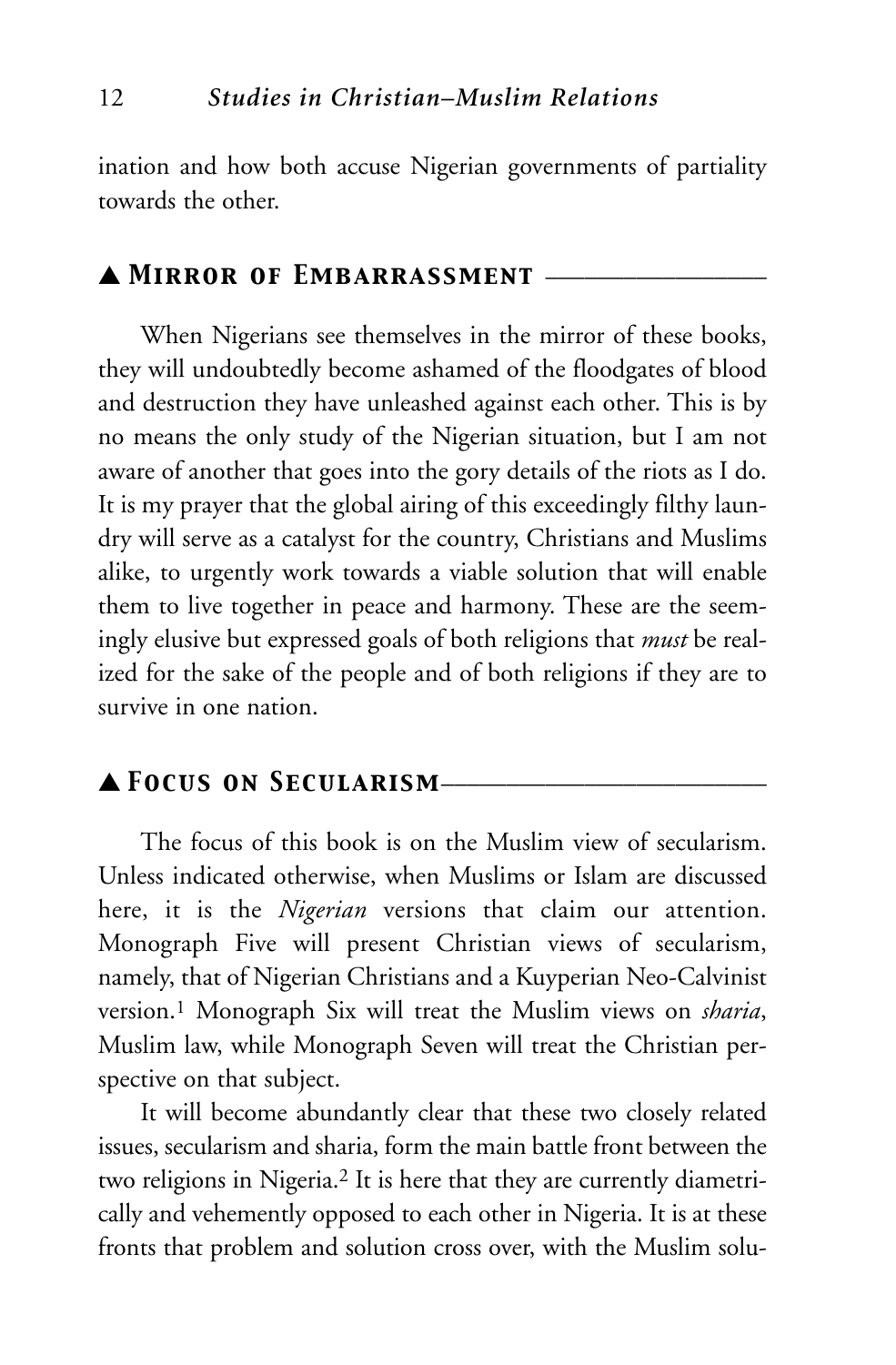tion being the Christian problem and vice versa. While Muslims say "no" to secularism and "yes" to sharia, Nigerian Christians give an ambiguous "yes" to secularism and "no" to sharia. Throughout, I will use my Kuyperian vision to help correct and moderate in order to arrive at parameters for a solution that both can live with. But be prepared: No solution without some serious makeover for both.

# ▲ *Secularism Under Attack* \_\_\_\_\_\_\_\_\_\_\_\_\_\_\_\_\_\_\_

Western Christian and secular readers of these pages have been raised in an atmosphere where the doctrines of secularism have gradually evolved into the local orthodoxy, political correctness and "common sense." If you are among them, you may well be shocked when you find out how casually your "common sense" is suddenly not only questioned but rejected outright as nonsense, oppressive and, yes, evil. All of a sudden your "common sense" is no longer common. It is equated with oppressive regimes like the former Soviet bloc, from which you used to take a holier-than-thou distance. Well, allow this to sink in and give it some serious thought. May it lead you to the realization that your secular "common sense" is recognized only regionally, not globally. Writes Adam Nicolson, "In the long historical perspective, of course, it is the radically secularized societies of the West that are the anomaly…."3 Awareness of this situation will help you prepare for the new multicultural atmosphere that is developing in which there is no generally accepted common sense—singular—, but only "common senses," with each cultural or religious community having its own. The period of domination by secular "common sense" is drawing to a close in its own homeland—yours. You may as well brace yourself for the withdrawal symptoms. Reading this book could be your practice run. As the American Richard Neuhaus put it, "On a global scale, the dominant phenomenon of our time is not the growth of secularism, but its collapse."4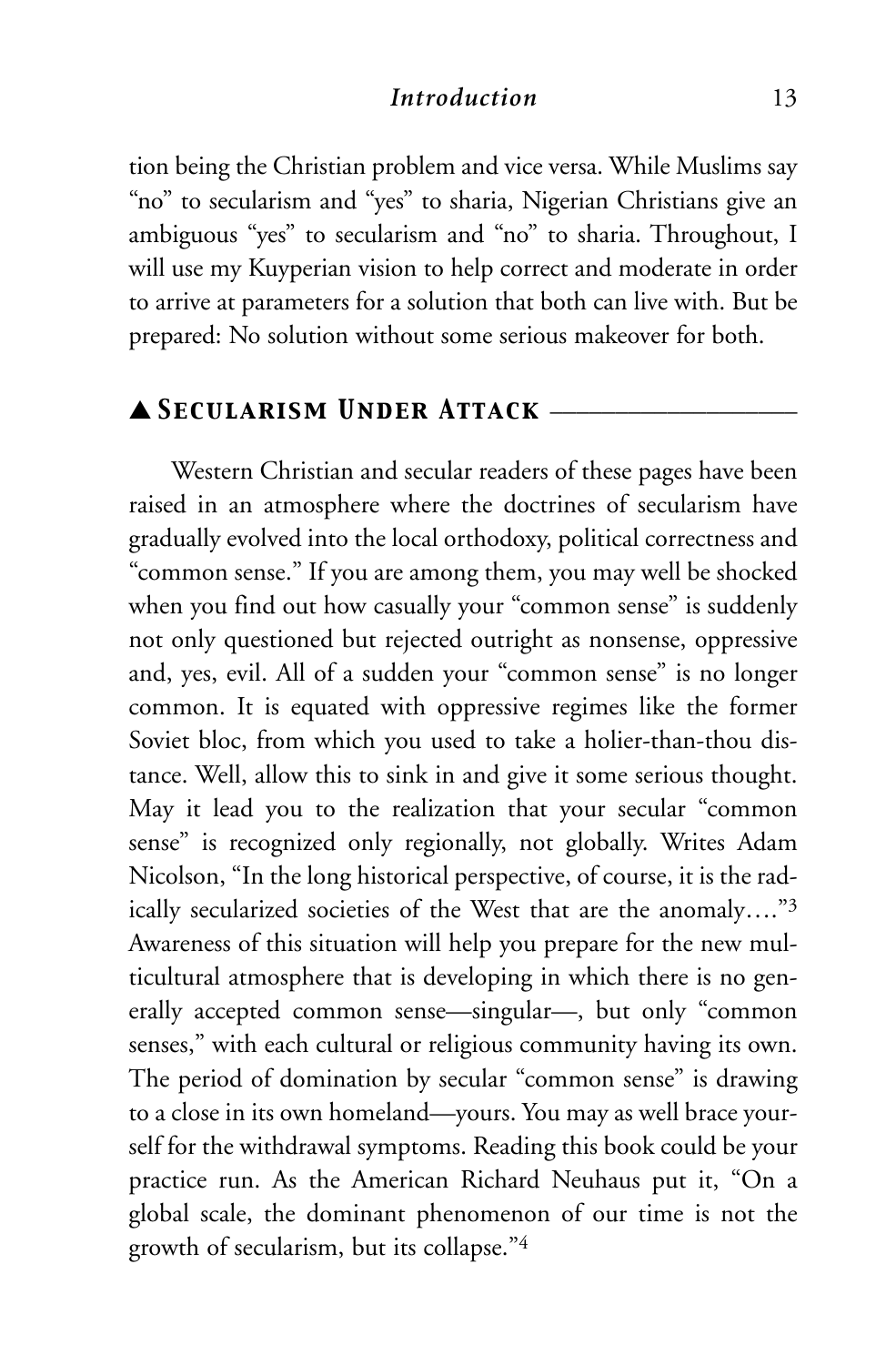# ▲ *Global Significance of Subject* \_\_\_\_\_\_\_\_\_\_\_\_

This monograph deals with Nigerian Islam, not with African Islam in general and even less with the entire Muslim world. However, the issues it deals with go far beyond Nigeria or even the continent. When it comes to the "liberal secular agenda," writes Lamin Sanneh, "Africa offers the promise, and attendant hazards, of formulating and resolving this most crucial of debates for religious modernization."5 During 2003-2004, the Muslim head scarf was a focus for that struggle in various countries—in some Muslim countries, but also in France, Germany, Denmark and, to a lesser extent, Canada.6 The drive for Muslim education in the Netherlands is leading to a new appreciation abroad of the Dutch pluralistic system.7 Douglas Todd of the *Vancouver Sun* holds up that system as a possible alternative to the very raw, intolerant Canadian secular system that suppresses religious expression outside church and is now threatening even to enter the church. Todd describes the "battle between secularists and conservative religious people" in Canada as "most vociferous."8 Nigerian Muslim Hassan Kontagora, politician and publisher of the Muslim magazine *Hotline*, predicted years ago that in his country the battle around secularism would be "stormy."9 In the context of the developing Western struggle of secularism versus Islam, developments in Nigeria with its two huge, fairly equal blocks of Muslims and Christians, opponents and advocates of secularism respectively—50 to 60 million of each—could provide some guidance in the development of a mutually agreeable perspective.

# ▲ *Secular Contempt for Fundamentalism* \_\_

The term "Fundamentalism" and its synonyms are used in these pages. Some Western writers put all Fundamentalists of all religions together with "religious conservatives" in one camp and brush them with the same tar. Once they have done so, they feel free to bash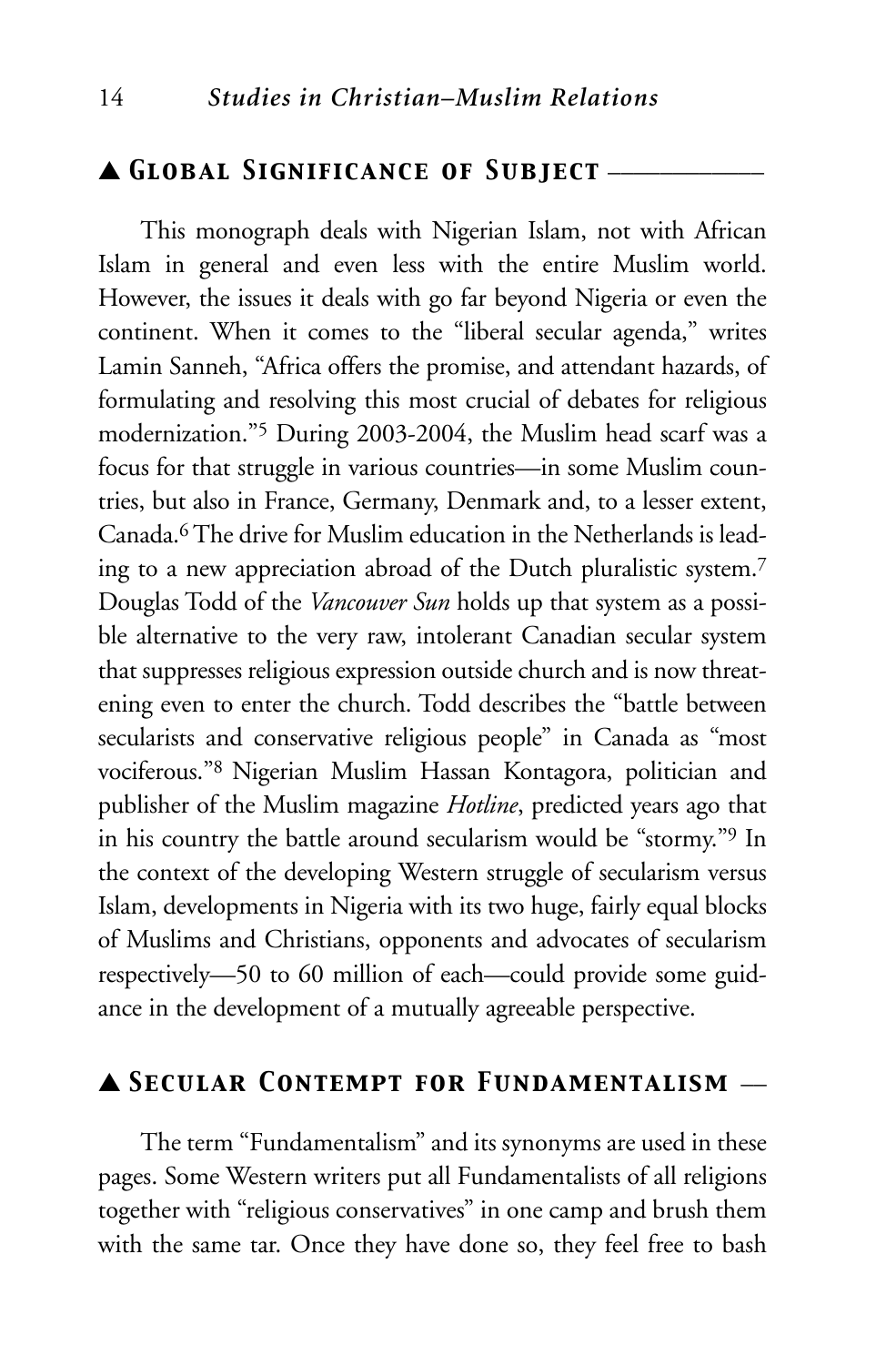them as they see fit. I have mentioned this phenomenon in Monograph Two and referred especially to Paul Marshall's comments. A very recent article by Rod Dreher shows the tradition is still very much alive even in "tolerant" America.10 As unacknowledged liberal opinion has it, Fundamentalists are one group that deserve no respect and that one is not required to hear out.

As I see it, though they may have certain characteristics in common, Muslim and Christian Fundamentalists are also quite different from each other. I, for one, on some fronts feel more kinship with the argumentation of Nigerian Muslim Fundamentalists than with that of their Christian counterparts. I intend to take them seriously and give them my ear in this book. Thus I pass on to you a sympathetic coverage of serious Fundamentalist perspectives.

# ▲ *Cogency and Parallels* \_\_\_\_\_\_\_\_\_\_\_\_\_\_\_\_\_\_\_\_\_

Congratulations for having picked up this book. If, like me, you are not a Muslim, you may be in for a surprise—a pleasant one, I trust. With all the negative coverage Muslims receive in Western media, you may not be prepared for the cogency of their arguments, particularly in their rejection of secularism and their clamour for sharia. And if, again like me, you happen to be a Neo-Calvinist, you may well come away delighted at some unexpected philosophical similarities between the two religions. These include the common emphasis on the pervasive role of law, the wholistic nature of religion, the status of man as vicegerent, the importance of the physical world and others. I have briefly discussed eight of them in the introduction to Monograph One.

#### ▲ *Fundamentalism and Mainstream* \_\_\_\_\_\_\_\_\_

President Bush II has for political reasons emphasized the difference between mainstream Islam and Fundamentalism. In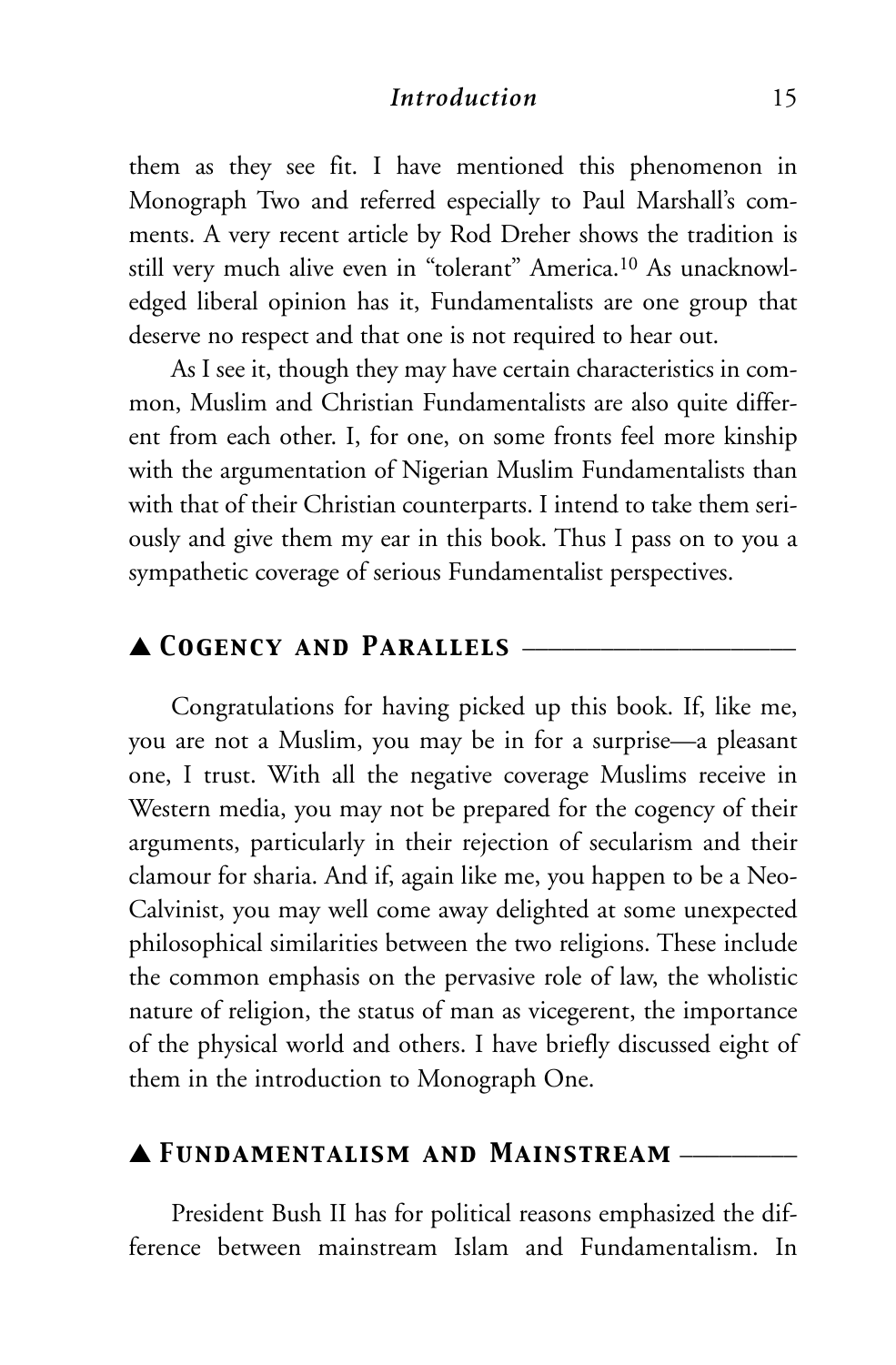Nigeria the two are difficult to distinguish clearly. Both reject secularism and both insist on sharia, the main difference being the degree of militancy with which they are prepared to pursue their goals and the risks they are willing to take. Mainstreamers mostly reject overt violence, but they are not averse to using all government powers and resources to the advantage of Islam. Ahmadu Bello, the famous Sardauna or Sultan of Sokoto, revered by all moderates, was a prime example of such use of government facilities, as I have described in Volume 3.11 In the apartheid context, such use of government was often classified as another form of violence. If moderates themselves do not openly shed blood, the results of their actions not infrequently lead to it.

# ▲ *Pre-9/11 Rumblings* \_\_\_\_\_\_\_\_\_\_\_\_\_\_\_\_\_\_\_\_\_\_\_\_

Nigerian Muslims are part of the Muslim *ummah,* or community, that has long been subjected to the humiliations inflicted on them by Western colonialism. They have all felt the sting of the West's superiority complex and its accompanying secularism. When one superiority complex—Western—collides with another—Islam—you have the makings of a volcanic reaction, the rumblings of which have been heard for decades, long before the infamous 9/11 explosion. In determining the culprits of 9/11, Western nations, especially the USA, have to ask themselves why they failed to detect these rumblings—let alone understand them and respond to them before that violent outburst. At the very time of writing, this question is a hot political issue in the USA. It should not have required a CIA to uncover them. They were there in the Muslim media for all to hear or read. They were passed on by Western writers like Yossef Bodansky. Even ordinary Nigerian Muslims, in their letters to editors in either English or Hausa, decades ago warned the proud West, especially the USA, that it would come to rue its secular pride and oppressiveness.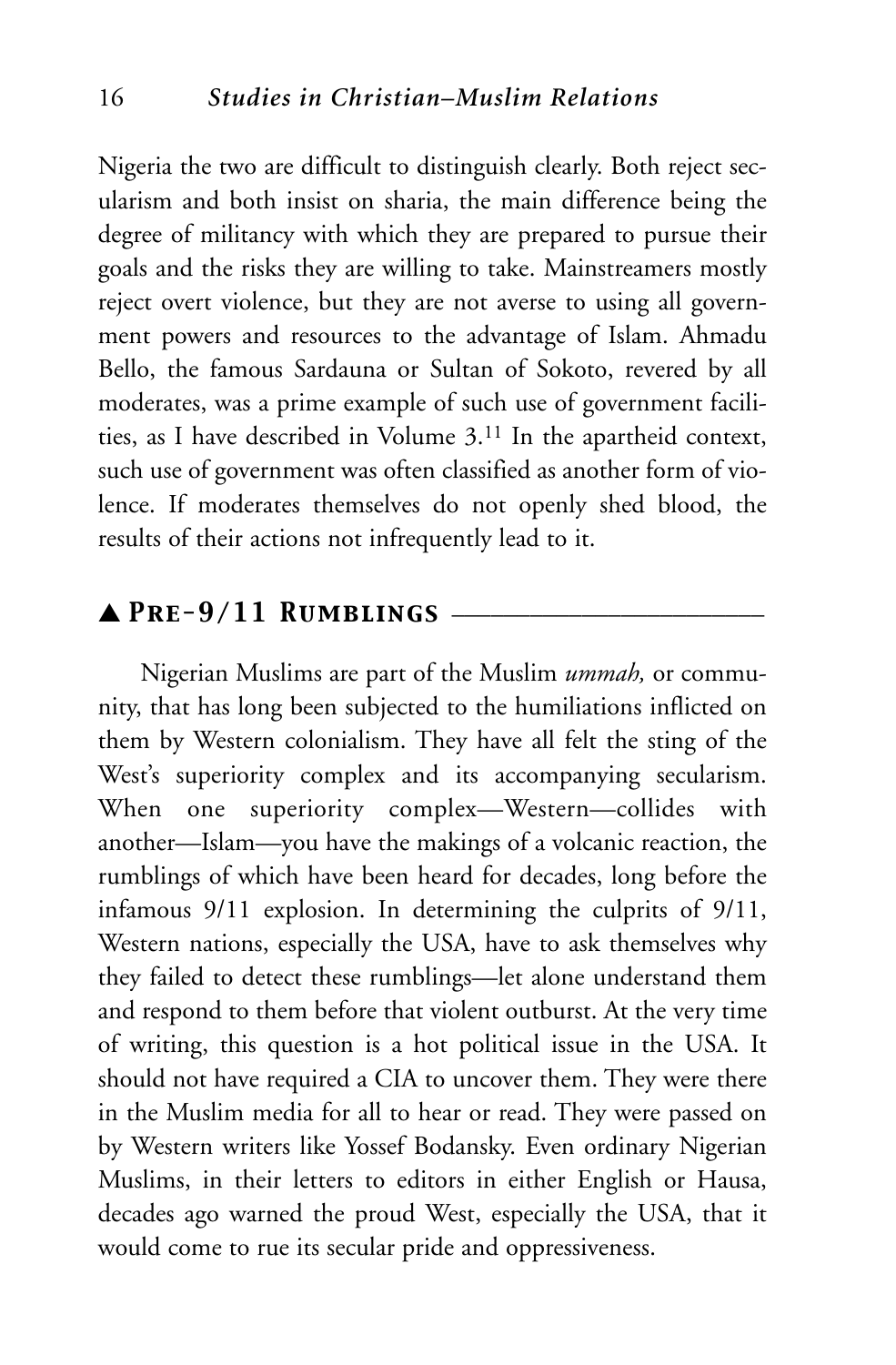Muhammed Tawfiq Ladan hit the nail on the head in an article that constitutes Appendix 12. In 1989, this ordinary Nigerian Muslim already saw the signs of the times and felt compelled to warn the West. Muslims, he wrote, had been voicing their discontent for many decades, but no one listened, for

*secular regimes [are] more readily attracted by voices which promise opportunities of self-aggrandizement and personal wealth. Secular regimes have always displayed an astonishing ignorance of the people over whom they exercise control; and they almost invariably are incapable of reading the signs on the wall. Whether such signs are written in such casual incidents as student riots or the more spectacular one as general uprising, it comes to them as a surprise.*

*And so it is that the deafening sound of secularism has prevented regime after regime from hearing the…voice of a people who have a genuine cause to be aggrieved..* 

Ladan's article is a *must* read, for it represents the crescendo of Muslim voices over the past few decades that has been ignored.<sup>12</sup>

The West was too proud to take such warnings seriously, while its secular spirit blinded it to the signs. It is neither the failure of intelligence services nor that of their political masters that is the major culprit. The major one is proud, blind secularism. It is the affliction of the *entire* West. Our governments are mere extensions of their people and share their afflictions of pride and blindness. It is the failure of an entire civilization that suffers from a dead-end world view.

This monograph is not about 9/11. However, this discussion about Nigerian Muslim views on secularism is representative of large segments of the Muslim world today. You will do well to keep the 9/11 issue close at hand during your reading sessions. The implications are all there.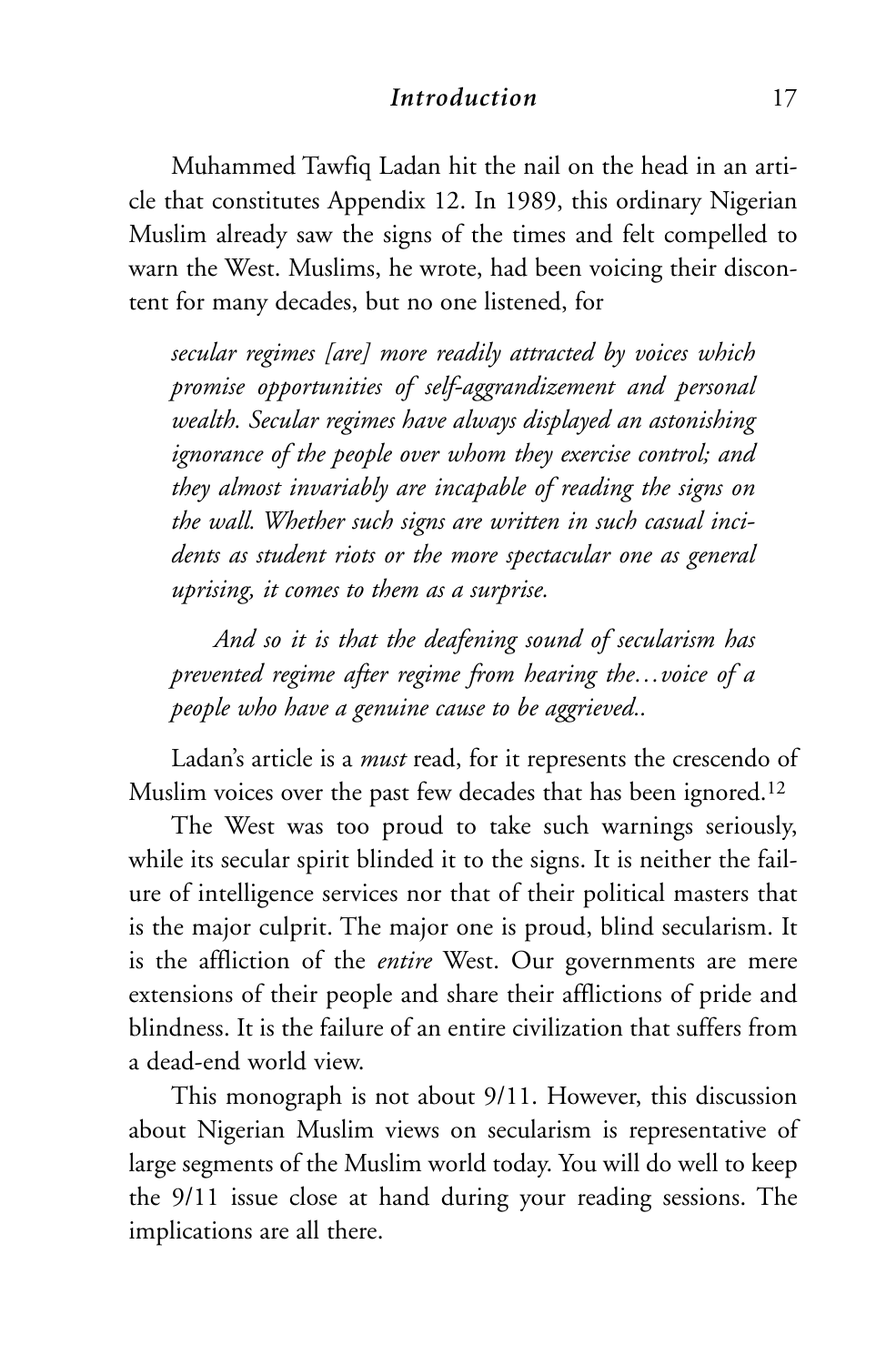#### ▲ *Religion and Manipulation* \_\_\_\_\_\_\_\_\_\_\_\_\_\_\_\_\_

Secularism is not the only issue in Nigeria. Politics, particularly manipulative politics, also plays an important role. This has already been given adequate space in previous volumes. The manipulation factor must be fully recognized as a major contributor to Nigeria's problems. However, advocates for sharia would not be successful were it not for the deeply-felt underlying anti-secular *religious* sentiments of Nigeria's Muslims. In Monograph One I have explained my view—one that Neo-Calvinists share with Islam—namely, that issues of religion, faith, belief and world view, before those of economics, form the foundation of cultures.<sup>13</sup> It is on these therefore that this book concentrates.

### ▲ *History of the Debate* \_\_\_\_\_\_\_\_\_\_\_\_\_\_\_\_\_\_\_\_\_\_\_

The passionate Nigerian debate on secularism and related topics moved to the front burner on February 3, 1986, "when President Babangida confirmed Nigeria's membership of the Organisation of the Islamic Conference (OIC)," according to Balogun.14 The OIC issue definitely turned the debate up a few notches and re-invigorated the competition between Islam and Christianity.

I suggest, however, that the original and real harbinger of the discussion was the Constituent Assembly of 1977, when the issues of secularism and sharia almost brought the country to a standstill.15 M. Yahya agrees that this was indeed the starting point. He asserted, "'Secularism' and 'secular state' became prominent expressions in the socio-political vocabulary in Nigeria in the wake of the debate of the 1979 draft Constitution."16 The issues had become important enough before the OIC controversy for Muslim scholars to hold a national workshop on "Teaching of Islamic Law in Nigeria" at the University of Sokoto in June, 1983.17 The topic of secularism features prominently in the papers delivered there.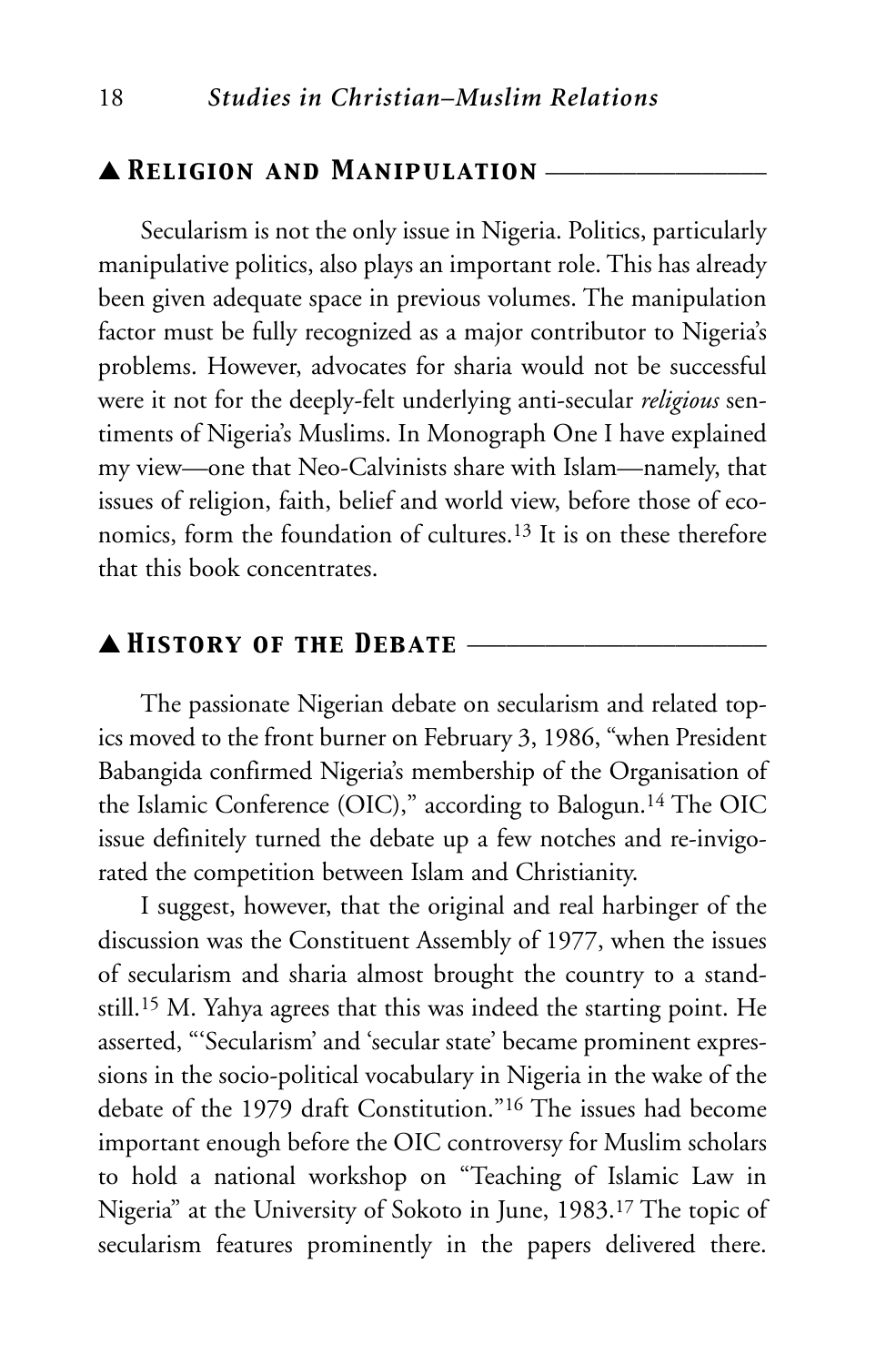Thus, this angry and emotional Muslim discussion on secularism started basically during the Constituent Assembly of the 1970s.<sup>18</sup> It was subsequently spurred on by the force of the global Muslim revival as well as by the riotous atmosphere that developed during the 80s and spilled over into the new century.19 It received new impetus when Governor Ahmad Sani of Zamfara State ushered in the sharia era with his announcement during the closing days of the century that sharia was going to become the basis of his state's constitution. Through all this turmoil of over two decades, the passionate Fundamentalist and mainstream Muslim rejection of secularism remained constant.

## ▲ *Features of the Debate* \_\_\_\_\_\_\_\_\_\_\_\_\_\_\_\_\_\_\_\_\_

#### 1. CHRISTIAN ENVIRONMENT

I alert you to some features of the secularism debate. One is the omnipresence of Christianity. Though to me "secularism" and "Christianity" are antonyms, to the Muslims and, indeed, to many Nigerian Christians, they are almost synonyms. Muslims hardly discuss the one subject without the other. That is no wonder, for secularism came out of Christendom; colonialists and missionaries carried it to Nigeria and Nigerian Christians push it as their solution to Nigeria's religious problems. So, do not be surprised at the easy switching back and forth from secularism to Christianity in the discussion.

## 2. CONFUSION OF RELIGION WITH ITS INSTITUTIONS

A feature that constantly bedevils the discussion from all sides is a perceived identification of specific religions with their institutions, such as mosque and JNI or church and CAN. Too often participants in the discussions use these terms loosely, interchangeably even, a practice that results in great confusion. The phrases "church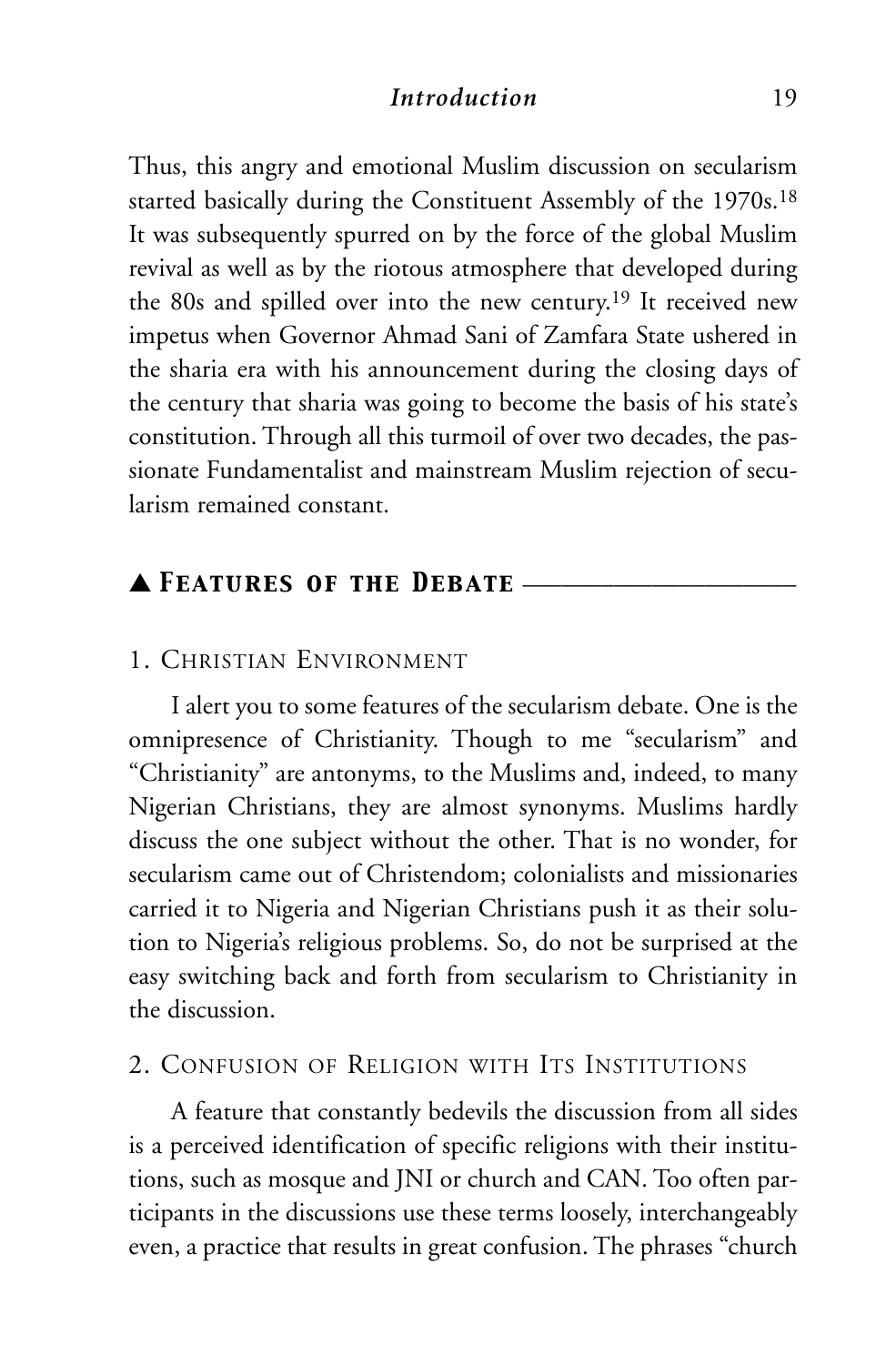and state" and "religion and state" are thought to mean the same. However, Christianity is much more than church; Islam, much more than mosque. Religions are much wider than their institutions; Christian history, wider than church history. This point will become clearer as this series progresses.

#### 3. MISUNDERSTANDING OF CHRISTIANITY

Thirdly, the discussion is often marred by a Muslim misunderstanding, or even ignorance, of Christianity. Too often the two religions are contrasted by pitting a central tenet of Islam to a Christian concept found only at marginal extremes. Ado-Kurawa's writings on the subjects of secularism and sharia, for example, are enlightening, but they are occasionally marred by a rather meager understanding of Christianity. His statements "The prime objective of Christianity is the salvation of the human soul" and "Paul…rejected the Mosaic Law,"20 for example, amount to setting up a straw man that then serves as a major point of reference. What Christianity is he talking about? He is contrasting a central concept in Islam with a hollowed-out marginal Christian opinion in the first statement and stating a plain falsehood in the second. The first is a typical ploy that mars the entire Muslim-Christian discussion. As to the second, I wonder if Ado-Kurawa has even read Paul?—a question I frequently ask about other Muslim writers as well. No doubt Muslims ask similar questions of Christian authors.

The same is true of Ado-Kurawa's reading of Western Christian and church histories, especially their relationship to the development of science. He and many of his co-religionists would do themselves a favour by reading responsible accounts.21 Their treatment of these subjects is often too ideological, lightweight and onesided to have the ring of authority. One gets the definite impression that many merely look for quotations to support their alreadyestablished negative opinions, not to say prejudices. Certainly they show little awareness of the variations and nuances that exist in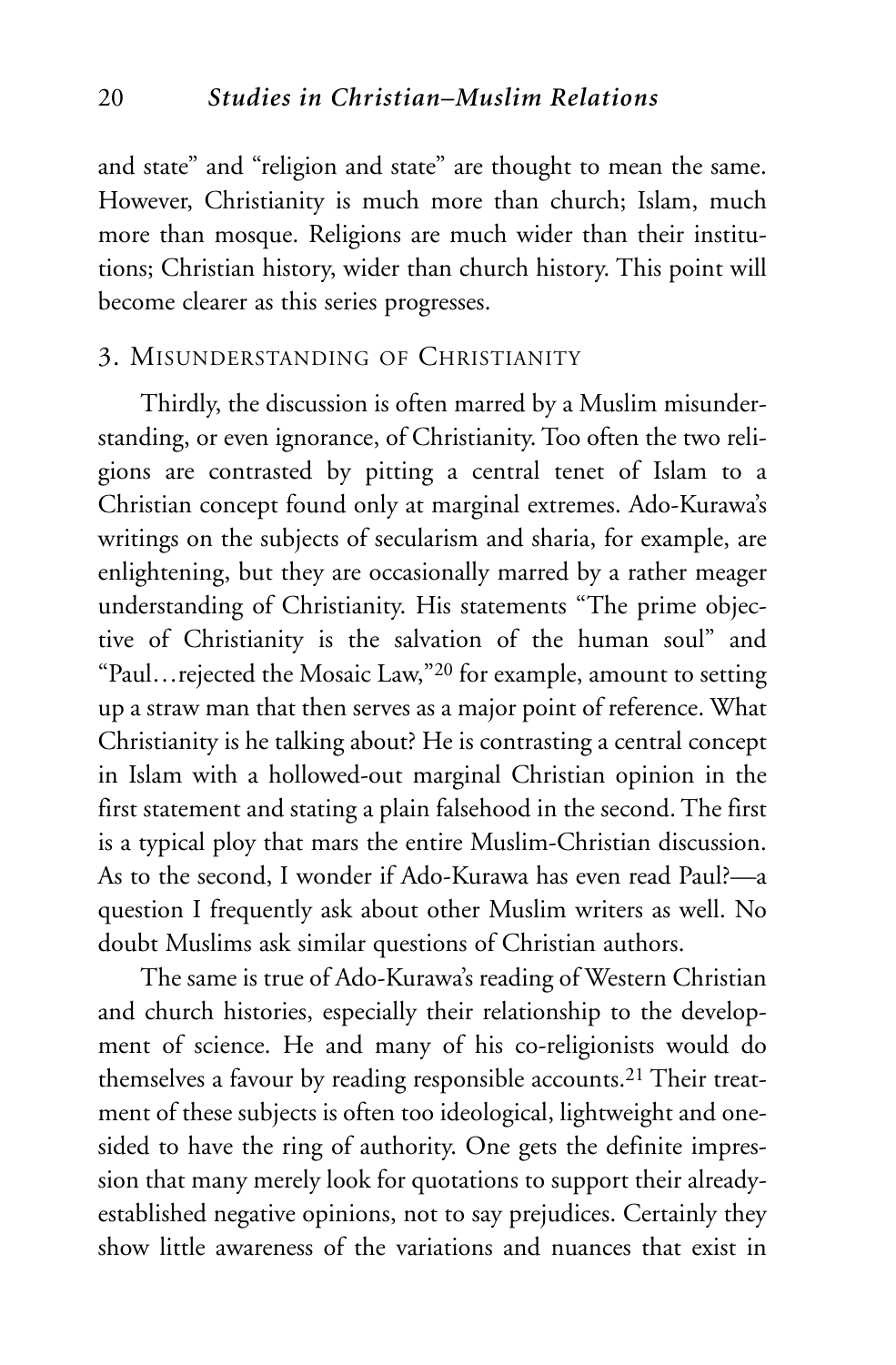Christianity as they do in Islam. In short, they are too defensive and partial, too eager to score a point at the expense of genuine critique that has a ring of truth.

Being constantly misunderstood can be most annoying, as Muslims know very well. Abubukar Mohammed wrote, "One of the most annoying things is that all the non-Muslims and Christians who write on the sharia issue are stark illiterate on what sharia is all about and display their ignorance on the issue."22 Muslim and Christian writers should both take this warning to heart.

# 4. THE "YOU TOO" DEFLECTION

My critique of these Muslim writers is hardly unique. Ado-Kurawa is well acquainted with it and, in fact, summarizes it himself. "Christian scholars," he writes, "criticize Muslims for their study of Christian history…. Muslims who engage in such studies are condemned as apologetic to Islam. They are criticized for being selective in their sources and that in most cases they choose extreme opinions of Western scholarship." He then finds that such critics are themselves selective in the picture they present of Islam.23 Ado-Kurawa is right on this score. Alas, neutral objectivity is a secular myth. A degree of true objectivity can be reached only within an honest acknowledgement of a writer's worldview parameters. But though he is right in his comments about these critics, it does not follow that those critics are therefore wrong about these Muslim writers, including his! Of course, he does not deny the truth of the critique; he merely accuses the critics of practicing similar selectivity.

The above is an example of the "you too" type of argument that is used to deflect critique without taking it seriously. Olisa Adigwe, a Nigerian in Lowell, Massachusetts, USA, denounced Muslims for calling non-Muslims "infidels."24 One Lawal Murabis responds with great irritation. "Has Adigwe forgotten when the European missionaries termed non-Christians pagans or animists? And indeed even today all Christians believe that non-Christians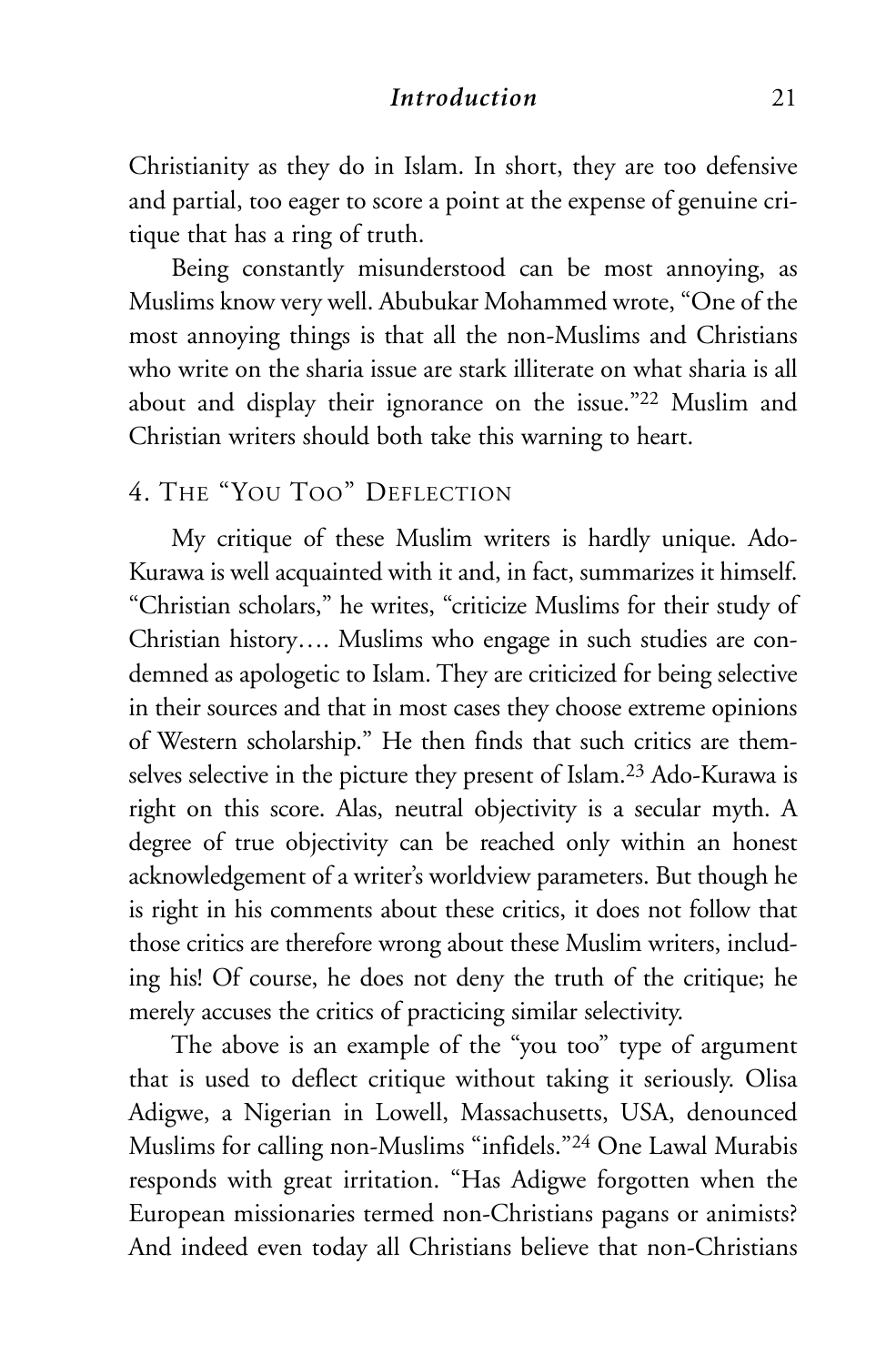are pagans or something not godly." He then goes into the gory details about Christian persecution of others through much of their history. The latter cannot be denied and this response is quite natural, but it does not answer Adigwe's critique. Unfortunately, this type of response is typical. It is like saying, "Yeah, we do that—but so do you!"

## 5. PASSIONATE ANGER AND CONTEMPT

The above tendency is further complicated by the passionate anger and contempt with which Christianity is treated in these Muslim documents. There is no attempt at understanding Christians sympathetically. Christians are berated. Questionable, sometimes wildly off the mark, conclusions are drawn of Christianity, so that this religion is put in the worst light possible. Lawal Murabis, in an angry response to Olisa Adegwe, spends considerable effort to berate the West for many of its negatives immorality, public nudity, pornography, sexual aberrations—all in order to show the superiority of Islam.25 It is like contrasting pearls with slime. This is no way to understand another party. With Nigerian Christians tending to do the same with respect to Islam, we face formidable obstacles to a solution.

"Passionate" is another valid characterization of this anti-secular campaign. Muslims tend to write passionately against secularism. That, according to a NIPSS report, is to be expected. "As national societies undergo rapid change through modernization and secularization, deep-seated religious sentiments have increasingly tended to re-assert themselves."26 Expected or not, this passion is difficult to relay for a non-Muslim. Hence I try to relay it by way of extensive quotations and generous appendices. So, be sure to turn to the appendices and get the real stuff! I quote from these appendices and summarize some of their contents to whet your appetite, but you have to read the documents themselves to get the full flavour. I seriously debated publishing only Muslim documents, but the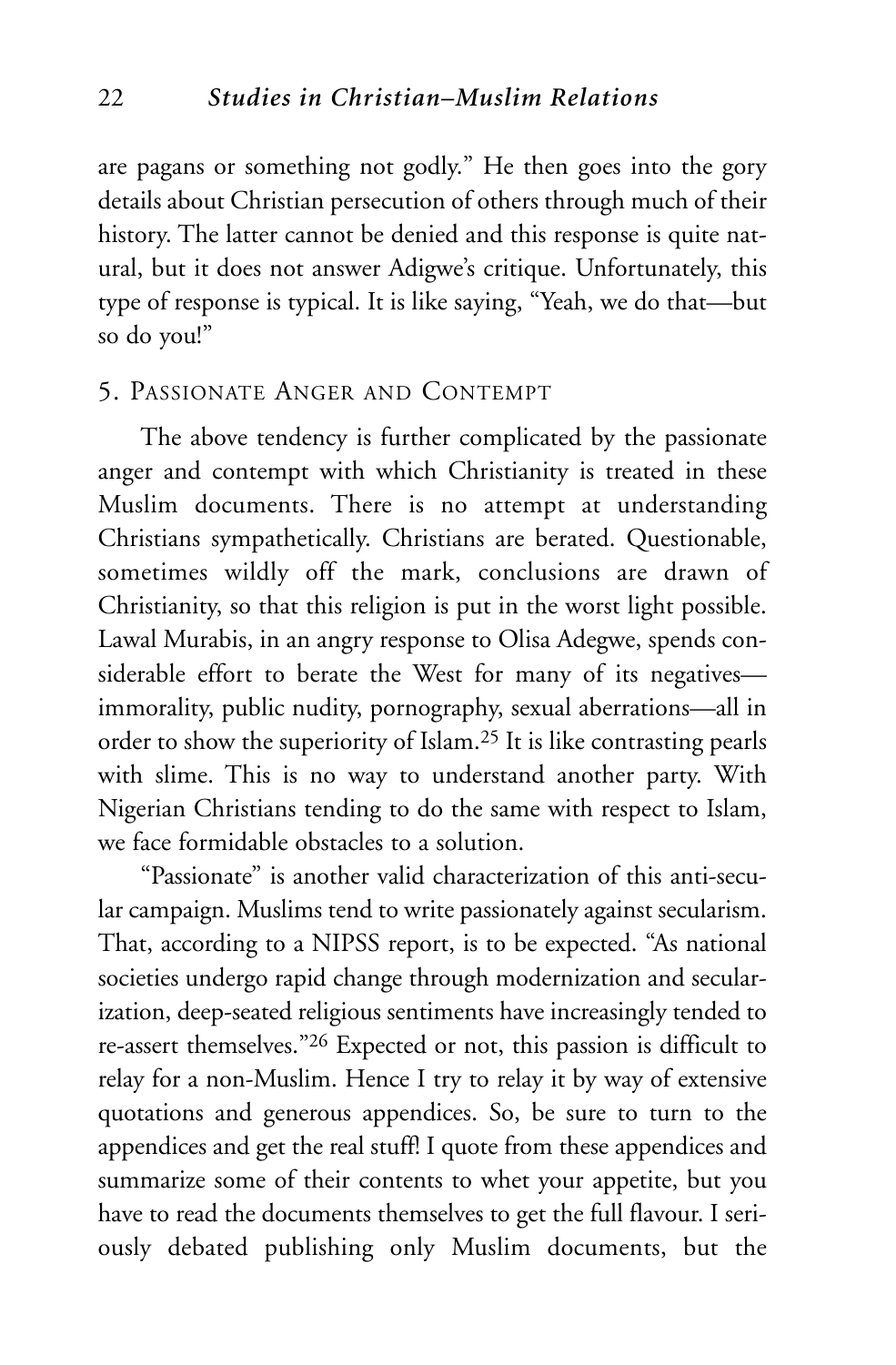researcher in me could not resist the impulse to systematize the data. For better or for worse, you end up with both.

Because the Nigerian atmosphere is so highly charged with angry emotions and bitter suspicions, I do not expect every Muslim reader to accept or recognize my intentions of representing Islam accurately. An article I once published on the Web site *Gamji* drew the thunderous ire of a few respondents who thought to detect every possible imperialist ambition between the lines. However, when I privately answered one of these respondents, he dismissed his angry remarks by reminding me of what I had long ago discovered, namely, that Nigerians can react with great furor and emotions that should sometimes not be taken too personally. In fact, he claimed to be "on my side." In the meantime, of course, his angry published accusations stand. As Bashir Yahaya of Gombe affirmed, "Nigerians normally overreact when anything having a semblance of religion is discussed."27 Well, I *did* live there for thirty years! If all disagreements with this writing end up on that positive note, I will be happy indeed.

#### 6. SCAPEGOATS

Related to this anger is the paranoia I have discussed in earlier writings, also in earlier monographs in this series. Abdulsalam Ajetunmobi accepts the critique of James Adeen, a Christian writer, about false Muslim conspiracy theories that cast all blame for Muslim misfortunes on "America's quest for Iraqi oil and the sacking of the tyrannical Taliban." They both reject the tendency to seek scapegoats, to always identify alleged "dark forces" that "lie behind every predicament." Such an attitude "can only succeed in fuelling outlandish paranoia in the Muslim community."

I hope that in these chapters I do better than that. At least, it is my *intention* to represent Islam accurately so that Muslims will recognize themselves. I want to show Islam at its best, but sometimes the flaws just described make that goal difficult to achieve. Even if I do not point them out, knowledgeable readers will read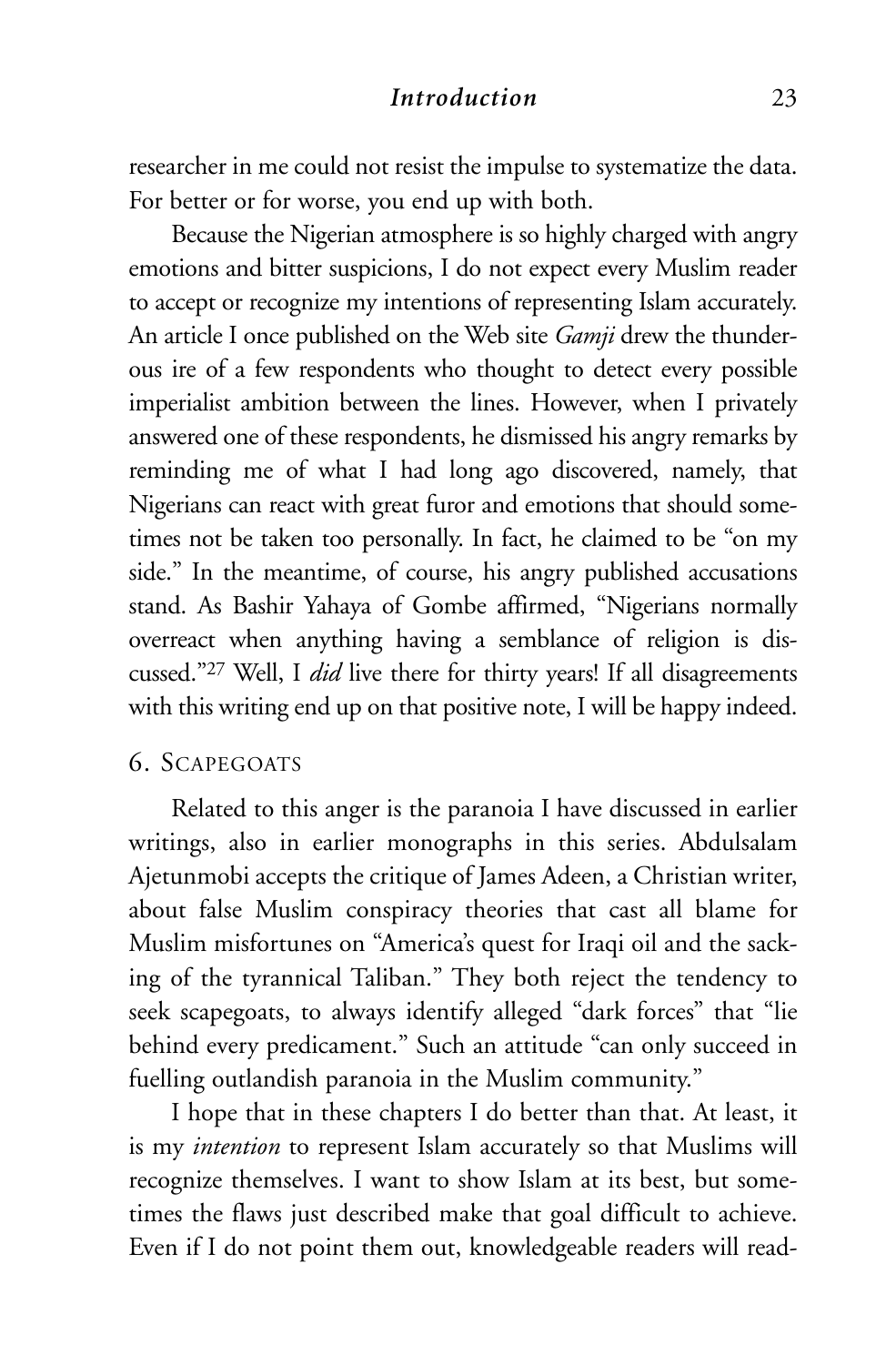ily recognize the flaws. You cannot deny the truth of this criticism by merely criticizing the critics.

### 7. EMPATHY AND RESPECT

I remember the advice from a friend of mine, the former Pastor Ezekiel Nyajo, now Alhaji Ahmadu Muhammadu, of Wukari, Taraba State. During the course of his Christian ministry in Ibi, the insight grew on him that to understand another religion, you need to investigate its noble best, its strength, its admirable aspects. You don't need to follow Nyajo all the way to appreciate the advice. I have tried to follow the advice, not his own journey!

The discussion so far clearly marks me a Christian. However, in this book, as in Monograph Two, I try hard to let Muslims speak for themselves. I want you to hear *their* complaints and cries. I want you to *feel* their frustrations with them. During a recent discussion with a southern Nigerian about this project, he shrugged his shoulders indifferently and dismissed his northern compatriots as "all crazy." This book will show that Muslims adduce some cogent arguments worthy of serious consideration. I once again invite my fellow Christians to read these pages with an open mind. Christians will get their turn in Monograph Five, as they did in Monograph Three where Muslims were asked to practise empathy for the Christian position. Unless we learn to listen to each other and take each other seriously, the rivers of blood will continue to flow until all parties are exhausted—at which time secularism is likely to take the spoils.

# $\blacktriangle$  *COMPANION CD-ROM*  $\equiv$

Though this is a monograph, it does not stand alone. Each monograph is the equivalent to Part I, II, *et cetera,* of a tome that would be too cumbersome were it all to appear in a single volume. It may delight you to know that these monographs are also avail-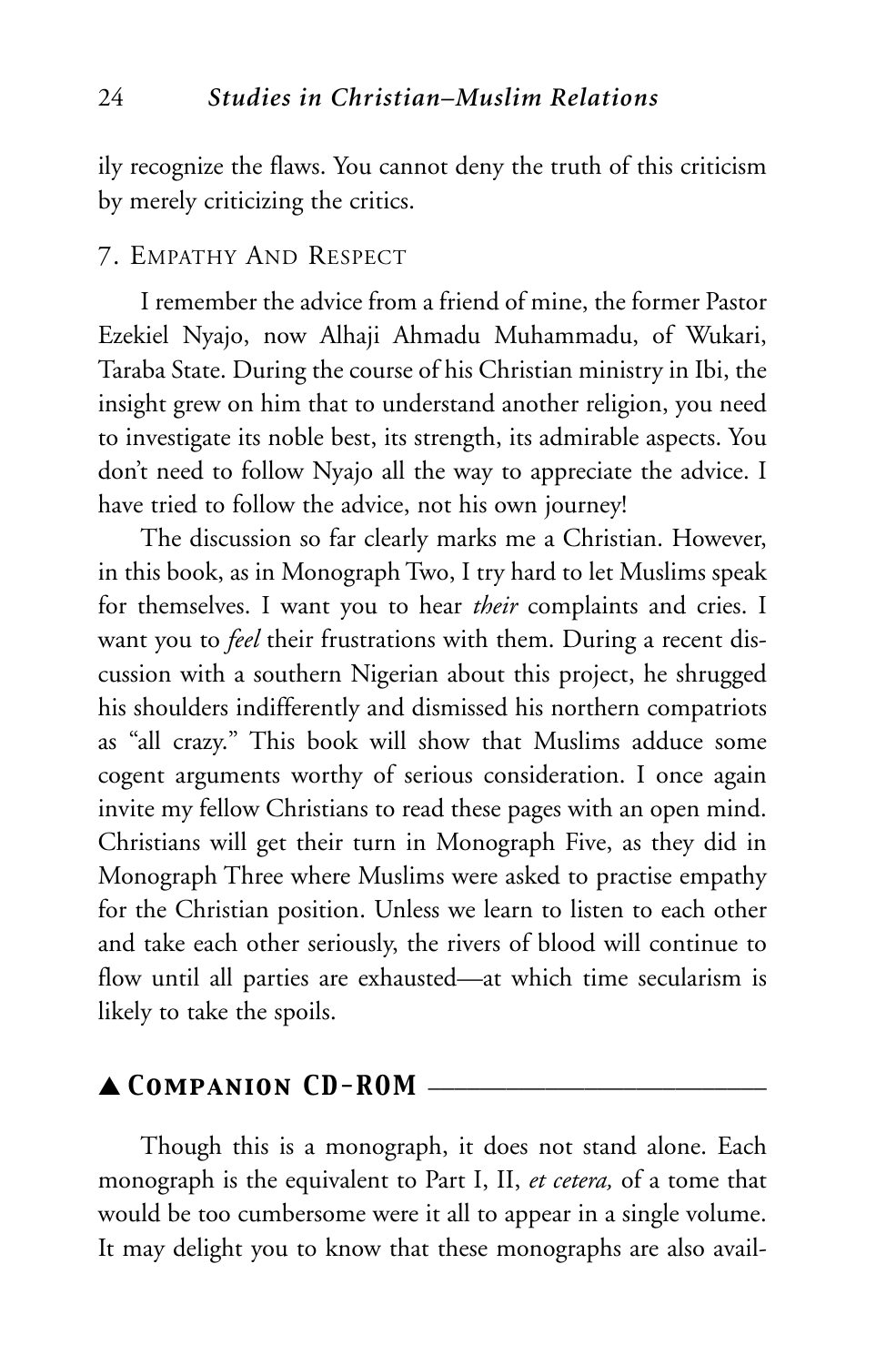able as a *Companion CD-ROM* in which *all* the volumes, along with substantial additional materials, become available on one CD long before they are in print. If you want to have all the materials plus the additions in one format, the *Companion CD* is the way to go. But do be aware that the CD version is not the same as the printed edition. It is the pre-publication edition. While Monographs Three and Four are still at the incubation stage at the publisher, they are already available on the CD. Check it out on my Web site.

The additional materials on the CD are increasing in scope as the project develops. The CD version of Monograph Four contains many appendices not found in the printed version. In addition, there are a lot of materials on riots that took place after Monograph Two was completed and brings you right up to date at that front. There are articles on the aborted Miss World pageant that clearly show the unlikely connections of that event to the religious scene in the country. So, an-all-you-can-eat type of menu at the fraction of the price of the hard copy. Go to it! Enjoy—but, more important, pray….

## ▲ *Housekeeping Items* \_\_\_\_\_\_\_\_\_\_\_\_\_\_\_\_\_\_\_\_\_\_\_\_\_

All the things said in the introductions to previous volumes regarding format, the style of endnotes and of quotations, all apply here as well. In Monograph One, I have clearly stated that, though this project is based on responsible, academic-level research, I have decided not to turn it into an academic project. My primary target is the people of Nigeria, not merely academics, though occasionally my academic inclination gets the best of me—or the worst! I continue to take the liberties of my own developing style in preference to the cramped methods of academia. I add personal touches as well as humorous ones.

I have gradually developed my own endnote format as well. You will always find the complete information about any endnote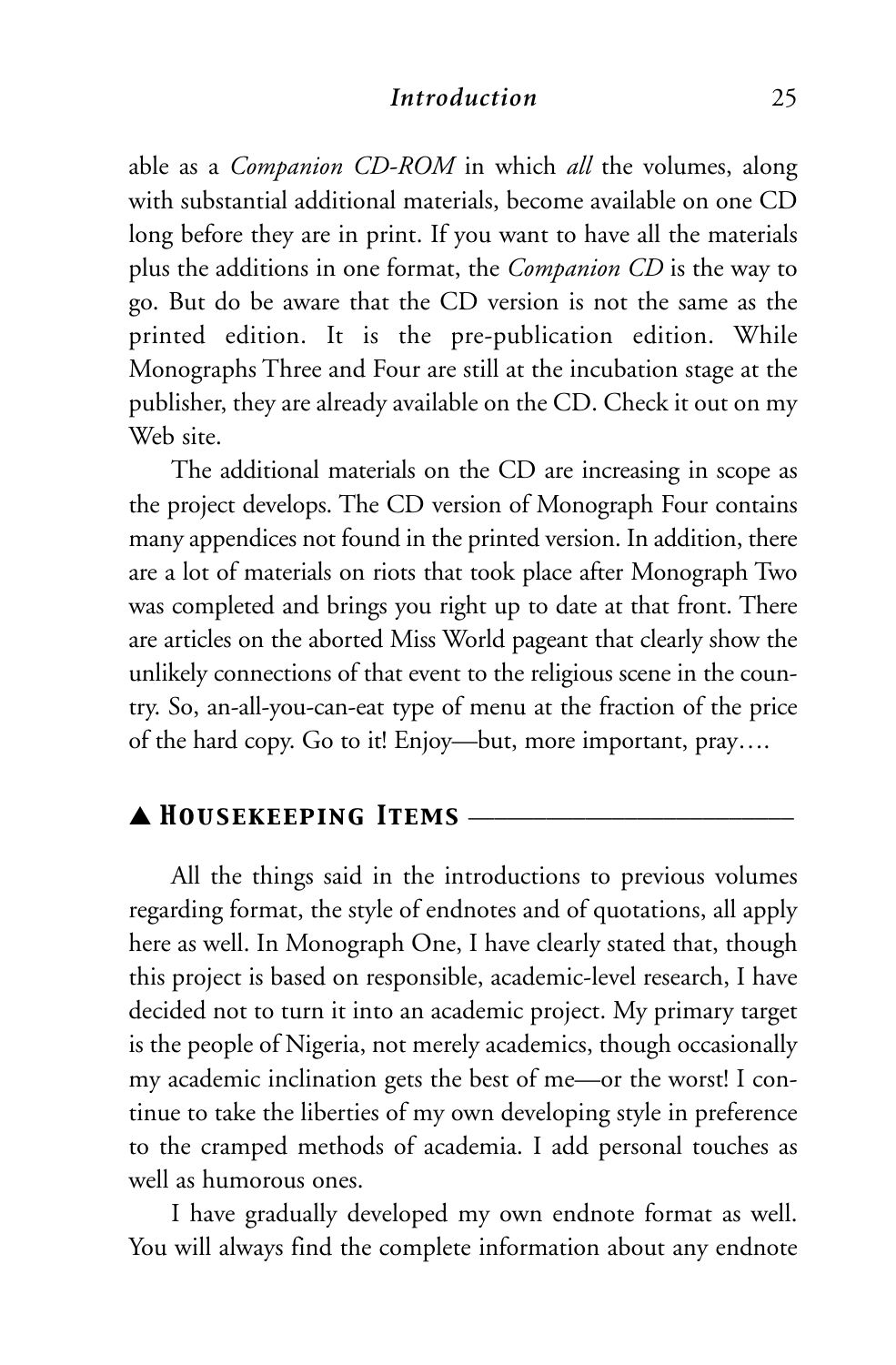reference in the bibliography. Some endnotes contain additional information or opinions that I wanted to insert without interrupting the flow of thought in the main text. You are therefore encouraged to check them out.

From the beginning, these books have a certain characteristic in common. Most chapters and most sections within the chapters can be regarded as detailed snapshots of given situations or ideas, rather than a movie where everything is constantly moving towards a certain climax. A good example would be a field of sunflowers, where there are thousands of sunflowers that are all alike. Many sections in this book are such static snapshots in which a single idea or cluster of ideas is repeated several times in order to give you a clear picture. Often, there is no progression within the sections.

One new feature not found in previous monographs is that at the end of some chapter sections I insert a number of quotations on the subject at hand, without comments. Everything has been discussed, but there remain some statements I want you to appreciate—or critique.

I remind you once again of the level of English in some of the quotations and the befitting attitude towards them. It behooves Western readers of this book, many of whom know only one language, to take a humble attitude in this respect. Flowery verbosity is characteristic of Nigerian style; economy of expression is definitely not a *forte.* Finally, some of the documents have come to me in damaged condition. This leads occasionally to incomplete endnotes or bibliographical data. In those cases I judged that including them would be more beneficial than leaving them out.

A word with respect to the dates of my sources, especially the appendices. This monograph basically covers the time period from the 1977 Constituent Assembly to 2004. During the 80s especially, many papers were produced by Nigerian Muslims with primary concentration on secularism, though sharia was not ignored. There were the Muslim publication *The Pen* and its Hausa-language coun-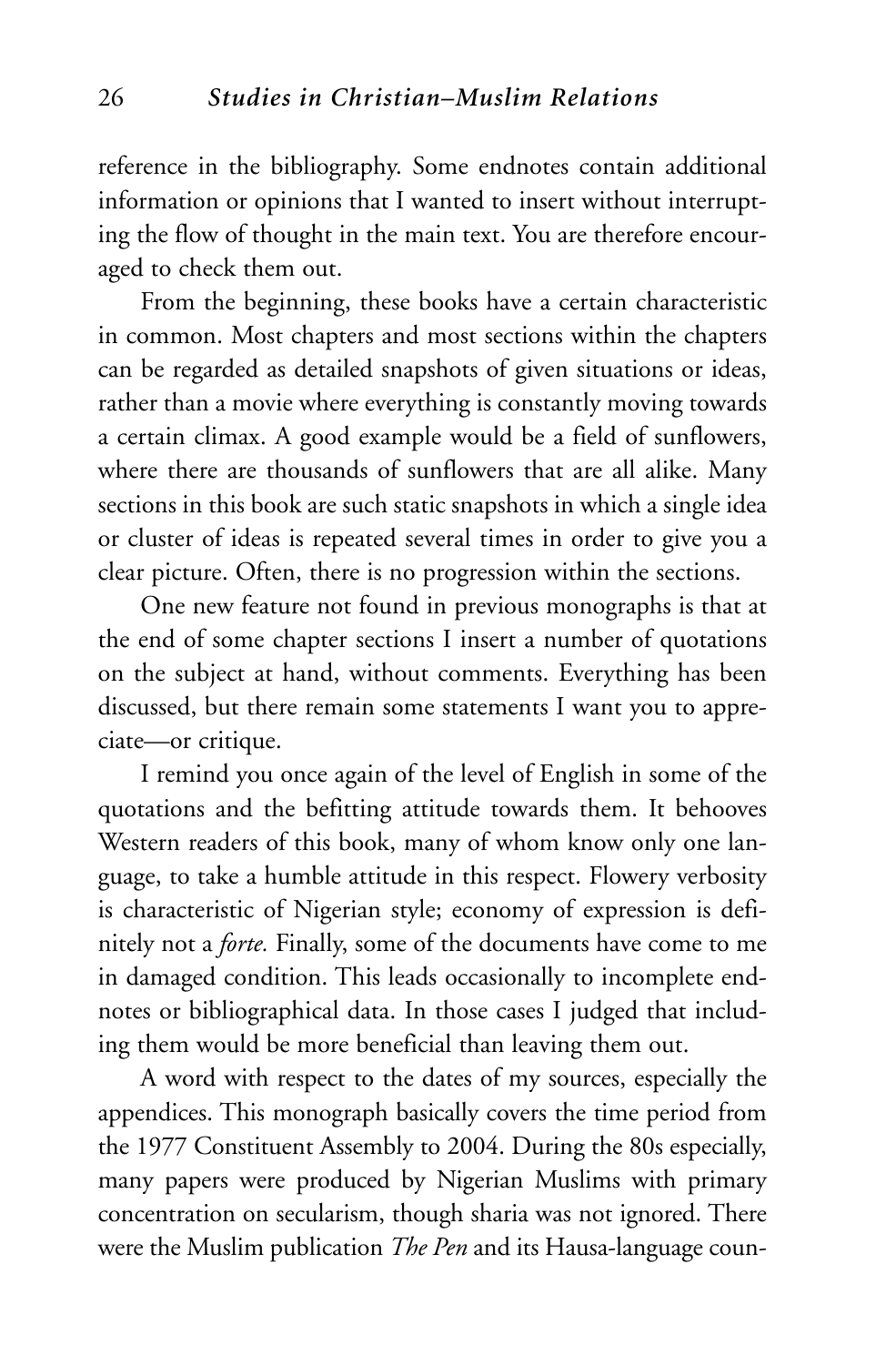terpart, *Alkalami,* both with strong emphasis on Islam as a social force along with equally strong anti-colonial, anti-Christian and anti-secular perspectives. Unfortunately, their distribution was haphazard; often they were simply not available. Eventually they were discontinued. But they contain a wealth of materials for this project. As the years progressed, the emphasis tended to shift to a sharia focus, with secularism as a subtopic. For these reasons, I have more materials on secularism from the earlier years than from the later. Many of these have never before been published for a wider audience. You are a privileged reader! The final edition of the promised *Companion CD-ROM* will contain even more of such materials and will elevate your status to that of *most* privileged reader.

## ▲ *Humility and Carefulness* \_\_\_\_\_\_\_\_\_\_\_\_\_\_\_\_\_\_

In closing, I remind you of the complexity of religions. The proverbial elephant and the blind men is a good image to retain throughout. Religions are full of dialectical truths. Almost everything is to be discussed in the framework of "on the one hand" and "on the other." Religions have their Fundamentalists and their liberals, but they all express something of the genius of the religion. As in all other sectors, there are saints as well as rogues. Here an attitude of humility, reserve, carefulness and tentativeness will go far in preventing conclusions in which adherents do not recognize themselves or their religion.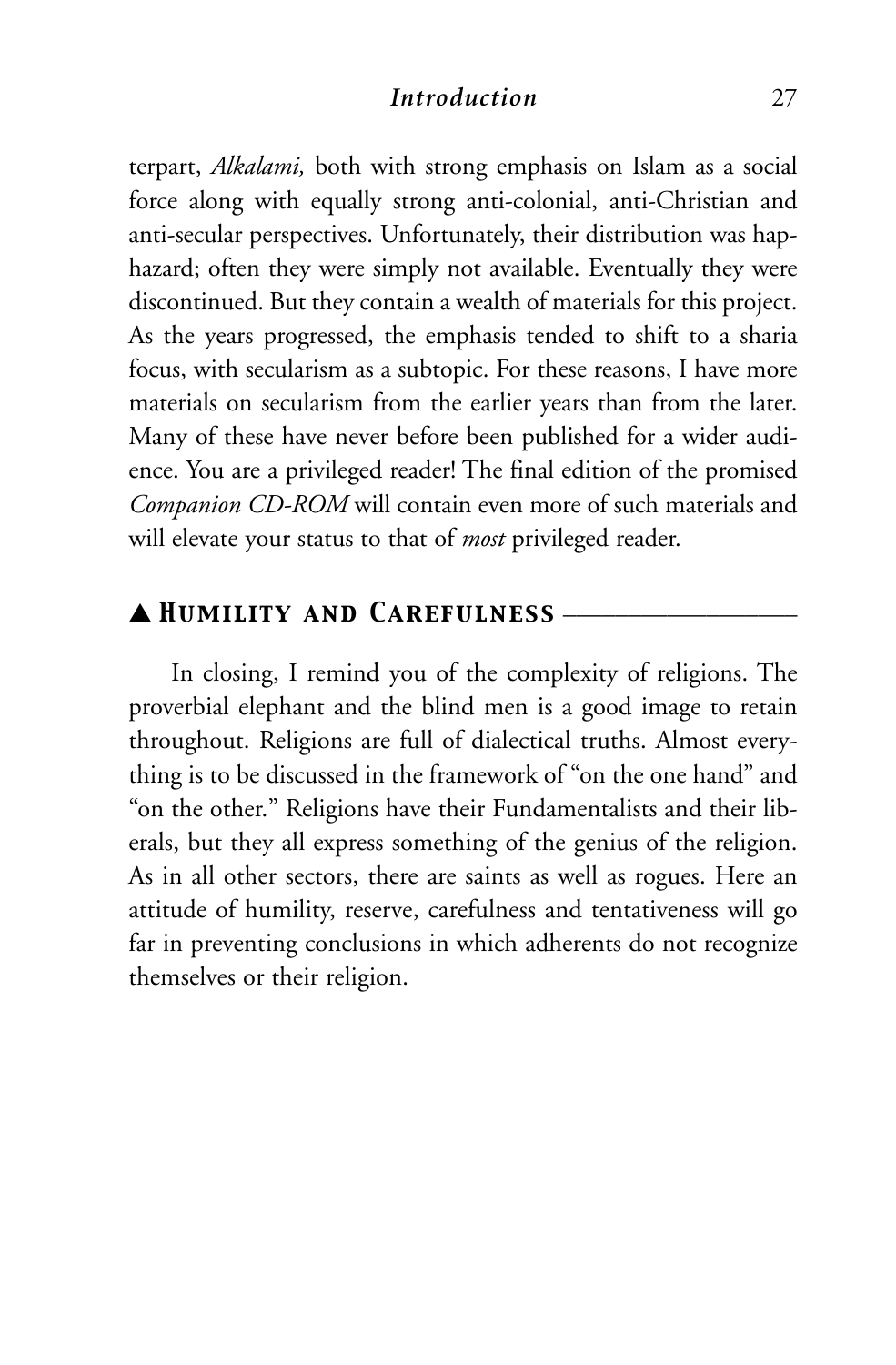# $\blacktriangle$  **Notes** -

<sup>1</sup> See Introduction to Monograph One for information about Kuyperianism.

2 It is necessary to add "in Nigeria" here, for that is not the case everywhere. In India, for example, there is the prestigious Muslim Centre for the Study of Society and Secularism in Mumbai that advocates a form of secularism. www.csss-isla.com. The case of Turkey is well known.

3 *VS*, 13 Dec/2003.

4 Interesting for this discussion is a series of articles on secularism and religion in Canada by Douglas Todd in the *Vancouver Sun,* various issues in July-Aug/2003*.* See the bibliography.

5 L. Sanneh, 1997, pp. 181-182.

6 European media, including BBC and newspapers in various countries and languages, feature numerous articles on the subject during the last half of 2003. The head scarf or "*hijab*" has provoked serious political discussion and even caused new legislation to be passed. In short, Muslims have exported the "Muslim vs secular" debate to the very citadel of secularism, France. It may be useful for Europeans to listen to the Nigerian Muslim attitude towards secularism. It may give them some clues as to what motivates Muslims in the West. He who has ears….

7 G. Valk, 15 Dec/2003. *NRC*, 15 Dec/2003.

8 D. Todd, 7 Feb/2003; 2 Aug/2003; 9 Aug/2003.

9 G. Udeagwu, 28 Apr/88.

10 R. Dreher, "Are the Democrats Anti-Religion? How the Media's Reporting on the Religious Right Keeps It from Seeing the Story of the Secular Left." *Touchston*e: A Journal of Mere Christianity, Apr/2003.

11 J. Boer, Vol. 3, 2004, pp. 44-45, 102. See also J. Paden, 1986, pp. 566-569.

12 M. T. Ladan, 27 Jan/89. Appendix 12.

13 Kuyperians are not the only ones to hold this view. Toyin Falola, a Nigerian scholar at the University of Texas, writes, "There can be no doubt that there is a religious foundation to modern Nigeria. In fact, all civilizations, Mercea Eliade argues, are governed by some metaphysicalmoral vision" (p. 6).